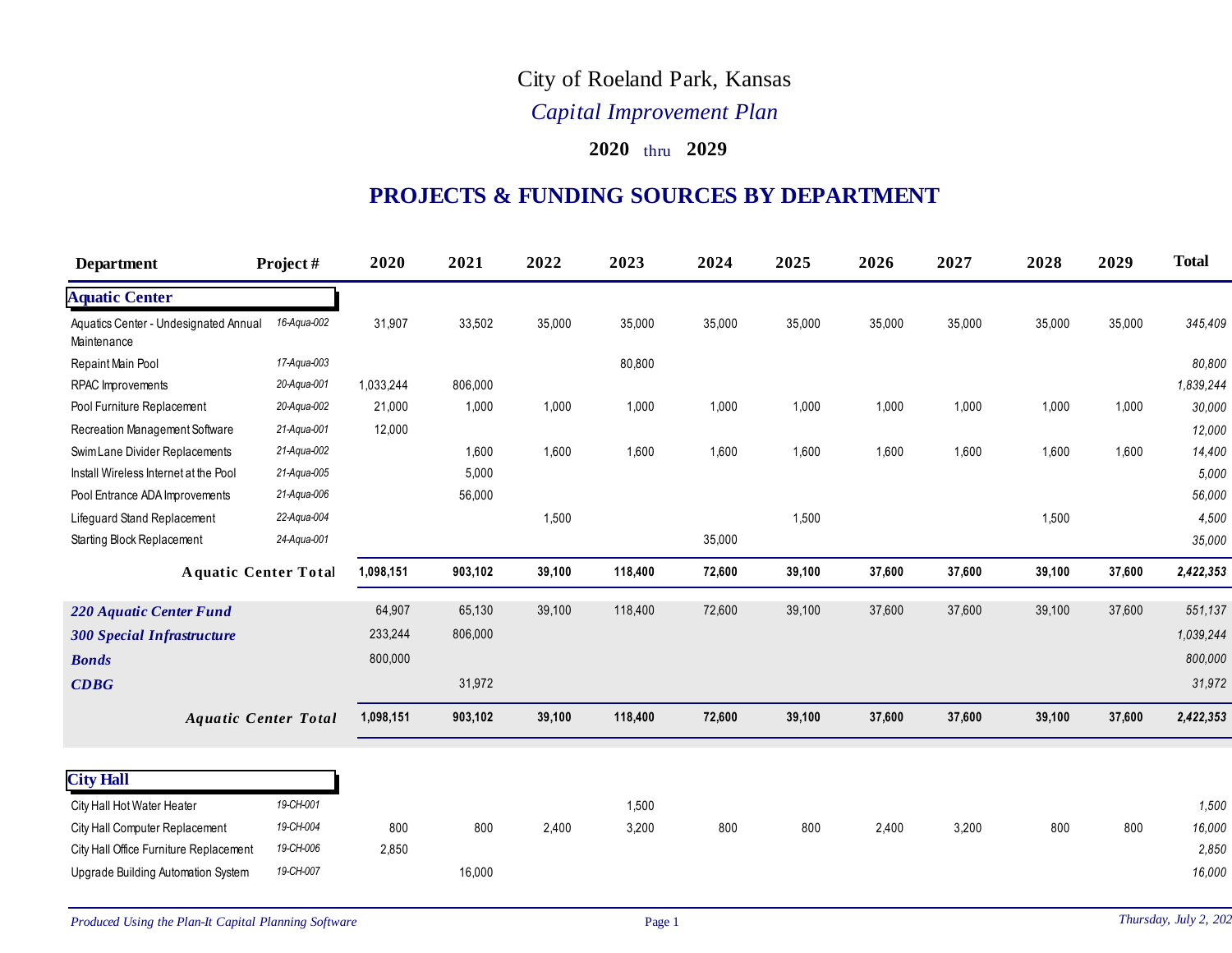| <b>Department</b>                                     | Project#        | 2020   | 2021    | 2022   | 2023    | 2024 | 2025    | 2026    | 2027    | 2028   | 2029 | <b>Total</b> |
|-------------------------------------------------------|-----------------|--------|---------|--------|---------|------|---------|---------|---------|--------|------|--------------|
| City Hall - ADA Restroom Improvements                 | 20-CH-002       |        | 65,100  |        |         |      |         |         |         |        |      | 65,100       |
| City Hall - ADA 3rd floor Improvements                | 20-CH-003       |        | 15,000  |        |         |      |         |         |         |        |      | 15,000       |
| City Hall - ADA First Floor Police                    | 20-CH-004       |        | 8,800   |        |         |      |         |         |         |        |      | 8,800        |
| Improvements                                          |                 |        |         |        |         |      |         |         |         |        |      |              |
| City Hall - Roof Replacement                          | 21-CH-001       | 50,000 |         |        |         |      |         |         |         |        |      | 50,000       |
| City Hall Exterior Lighting                           | 21-CH-002       |        | 7,000   |        |         |      |         |         |         |        |      | 7,000        |
| City Hall Parking Lot Resurfacing                     | 22-CH-001       | 14,400 | 130,734 |        |         |      |         |         |         |        |      | 145,134      |
| City Hall - Phone System                              | 28-CH-001       |        |         |        |         |      |         |         |         | 10,000 |      | 10,000       |
|                                                       | City Hall Total | 68,050 | 243,434 | 2,400  | 4,700   | 800  | 800     | 2,400   | 3,200   | 10,800 | 800  | 337,384      |
| <b>360 Equipment Reserve</b>                          |                 | 18,050 | 147,534 | 2,400  | 4,700   | 800  | 800     | 2,400   | 3,200   | 10,800 | 800  | 191,484      |
| <b>450 TIF 2</b>                                      |                 | 50,000 | 95,900  |        |         |      |         |         |         |        |      | 145,900      |
|                                                       | City Hall Total | 68,050 | 243,434 | 2,400  | 4,700   | 800  | 800     | 2,400   | 3,200   | 10,800 | 800  | 337,384      |
|                                                       |                 |        |         |        |         |      |         |         |         |        |      |              |
| <b>Community Center</b>                               |                 |        |         |        |         |      |         |         |         |        |      |              |
|                                                       |                 |        |         |        |         |      |         |         |         |        |      |              |
| Replace all T-12 Light Fixtures with LEDs 17-CCtr-003 |                 | 10,000 | 10,000  | 10,000 | 10,000  |      |         |         |         |        |      | 40,000       |
| Room 3 Air Handler/Furnace - 3 ton                    | 18-CCtr-002     |        |         | 3,000  |         |      |         |         |         |        |      | 3,000        |
| Room 3 Condenser Unit                                 | 18-CCtr-003     |        |         | 3,200  |         |      |         |         |         |        |      | 3,200        |
| Repair Floor in Neighbors Place Room                  | 19-CCtr-001     | 4,000  |         |        |         |      |         |         |         |        |      | 4,000        |
| Room6 - Flooring replacement                          | 19-CCtr-004     | 10,000 |         |        |         |      |         |         |         |        |      | 10,000       |
| Gazebo Roof                                           | 20-CCtr-001     | 3,000  |         |        |         |      |         |         |         |        |      | 3,000        |
| Community Center-Parking Lot &<br>Drainage Improve.   | 20-CCtr-004     | 59,400 | 646,939 |        |         |      |         |         |         |        |      | 706,339      |
| Chair and Chair Rack Replacement                      | 20-CCtr-006     | 6,500  |         |        |         |      |         |         |         |        |      | 6,500        |
| Heating/Cooling Duct extension to<br>kitchen          | 20-CCtr-007     | 2,000  |         |        |         |      |         |         |         |        |      | 2,000        |
| Replace 8-foot rectangle tables                       | 21-CCtr-003     |        | 10,000  | 8,150  |         |      |         |         |         |        |      | 18,150       |
| Community Center ADA Improvements                     | 21-CCtr-005     |        | 168,028 |        |         |      |         |         |         |        |      | 168,028      |
| Roof Vent Fan                                         | 22-CCtr-002     |        |         | 2,000  |         |      |         |         |         |        |      | 2,000        |
| Community Center Renovation - Phase 1 23-CCtr-001     |                 |        |         |        | 400,000 |      |         |         |         |        |      | 400,000      |
| Community Center Renovation - Phase 2 25-CCtr-001     |                 |        |         |        |         |      | 400,000 |         |         |        |      | 400,000      |
| Trail Connection - Community Center to<br>Nall Park   | 26-CCtr-001     |        |         |        |         |      |         | 150,000 |         |        |      | 150,000      |
| Community Center Renovation - Phase 3 27-CCtr-001     |                 |        |         |        |         |      |         |         | 400,000 |        |      | 400,000      |
| Room 6 Air Handler/Furnace                            | 28-CCtr-001     |        |         |        |         |      |         |         |         | 3,000  |      | 3,000        |
|                                                       |                 |        |         |        |         |      |         |         |         |        |      |              |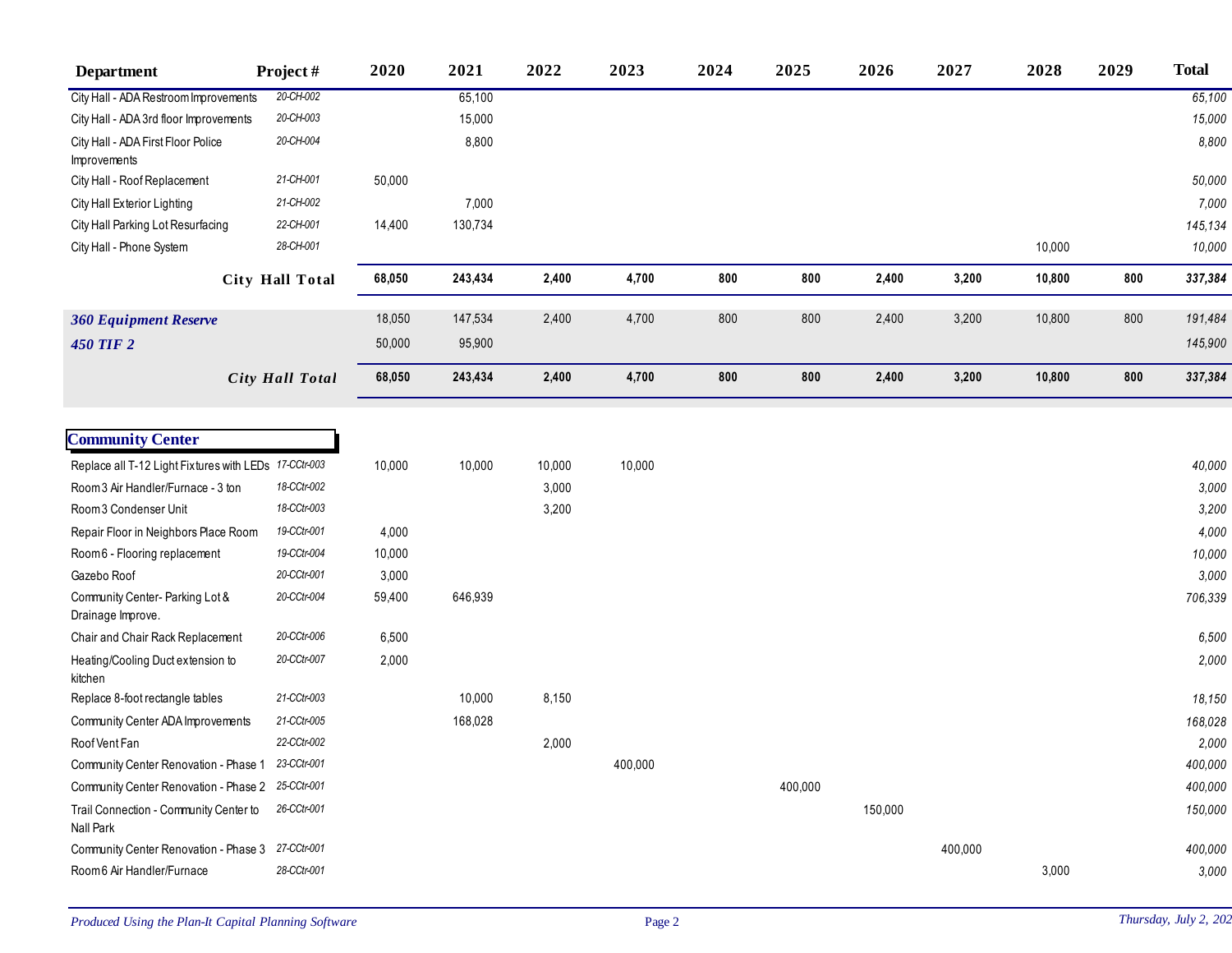| <b>Department</b>                                           | Project#    | 2020      | 2021    | 2022    | 2023    | 2024   | 2025    | 2026    | 2027    | 2028   | 2029    | <b>Total</b> |
|-------------------------------------------------------------|-------------|-----------|---------|---------|---------|--------|---------|---------|---------|--------|---------|--------------|
| Community Center Renovation - Phase 4 29-CCtr-001           |             |           |         |         |         |        |         |         |         |        | 400,000 | 400,000      |
| <b>Community Center Total</b>                               |             | 94,900    | 834,967 | 26,350  | 410,000 |        | 400,000 | 150,000 | 400,000 | 3,000  | 400,000 | 2,719,217    |
| <b>290 Community Center</b>                                 |             | 94,900    | 666,939 | 26,350  | 10,000  |        |         | 120,000 |         | 3,000  |         | 921,189      |
| <b>300 Special Infrastructure</b>                           |             |           |         |         | 200,000 |        | 400,000 |         | 400,000 |        | 400,000 | 1,400,000    |
| CDBG                                                        |             |           | 168,028 |         | 200,000 |        |         |         |         |        |         | 368,028      |
| <b>Other Grants</b>                                         |             |           |         |         |         |        |         | 30,000  |         |        |         | 30,000       |
| <b>Community Center Total</b>                               |             | 94,900    | 834,967 | 26,350  | 410,000 |        | 400,000 | 150,000 | 400,000 | 3,000  | 400,000 | 2,719,217    |
| <b>Neighborhood Services</b>                                |             |           |         |         |         |        |         |         |         |        |         |              |
| Building Inspection and Code<br><b>Enforcement Vehicles</b> | 22-NS-001   |           | 30,000  |         |         |        |         |         |         |        |         | 30,000       |
| Neighborhood Services Total                                 |             |           | 30,000  |         |         |        |         |         |         |        |         | 30,000       |
| <b>360 Equipment Reserve</b>                                |             |           | 30,000  |         |         |        |         |         |         |        |         | 30,000       |
| Neighborhood Services Tota                                  |             |           | 30,000  |         |         |        |         |         |         |        |         | 30,000       |
| <b>Parks and Recreation</b>                                 |             |           |         |         |         |        |         |         |         |        |         |              |
| Park Maintenance/Improvements                               | 16-Park-001 | 21,000    | 22,000  | 23,000  | 24,000  | 25,000 | 25,000  | 25,000  | 25,000  | 25,000 | 25,000  | 240,000      |
| Historical Markers/Interpretive Signage                     | 19-Park-001 | 30,000    |         |         |         |        |         |         |         |        |         | 30,000       |
| Roe House Play Structure                                    | 19-Park-002 | 15,000    |         |         |         |        |         |         |         |        |         | 15,000       |
| R Park Development Plan Phase 1 and<br>Phase 2              | 20-Park-003 | 1,379,342 |         |         |         |        |         |         |         |        |         | 1,379,342    |
| Disc Golf Course (short 9 basket course)                    | 21-Park-001 |           |         | 13,500  |         |        |         |         |         |        |         | 13,500       |
| R Park Traffic Garden - Alternate                           | 21-Park-002 |           |         | 77,250  |         |        |         |         |         |        |         | 77,250       |
| Replace Amenities at Sweeny Park                            | 21-Park-003 |           | 5,000   |         |         |        |         |         |         |        |         | 5,000        |
| Cooper Creek Park Improvements                              | 21-Park-005 |           | 29,060  |         |         |        |         |         |         |        |         | 29,060       |
| Nall Park Playground Equipment<br>Replacement               | 23-Park-001 |           |         |         |         | 80,000 |         |         |         |        |         | 80,000       |
| Nall Park Shelter Roof Replacement                          | 24-Park-003 |           |         |         |         | 10,000 |         |         |         |        |         | 10,000       |
| Nall Park Paved Trail Reconstruction                        | 25-Park-002 |           |         |         |         |        | 125,000 |         |         |        |         | 125,000      |
| Nall Park Retaining Wall Maintenance                        | 25-Park-003 |           |         |         |         |        | 15,000  |         |         |        |         | 15,000       |
| R Park Development Plan Phase 3                             | 25-Park-004 |           |         | 282,450 |         |        |         |         |         |        |         | 282,450      |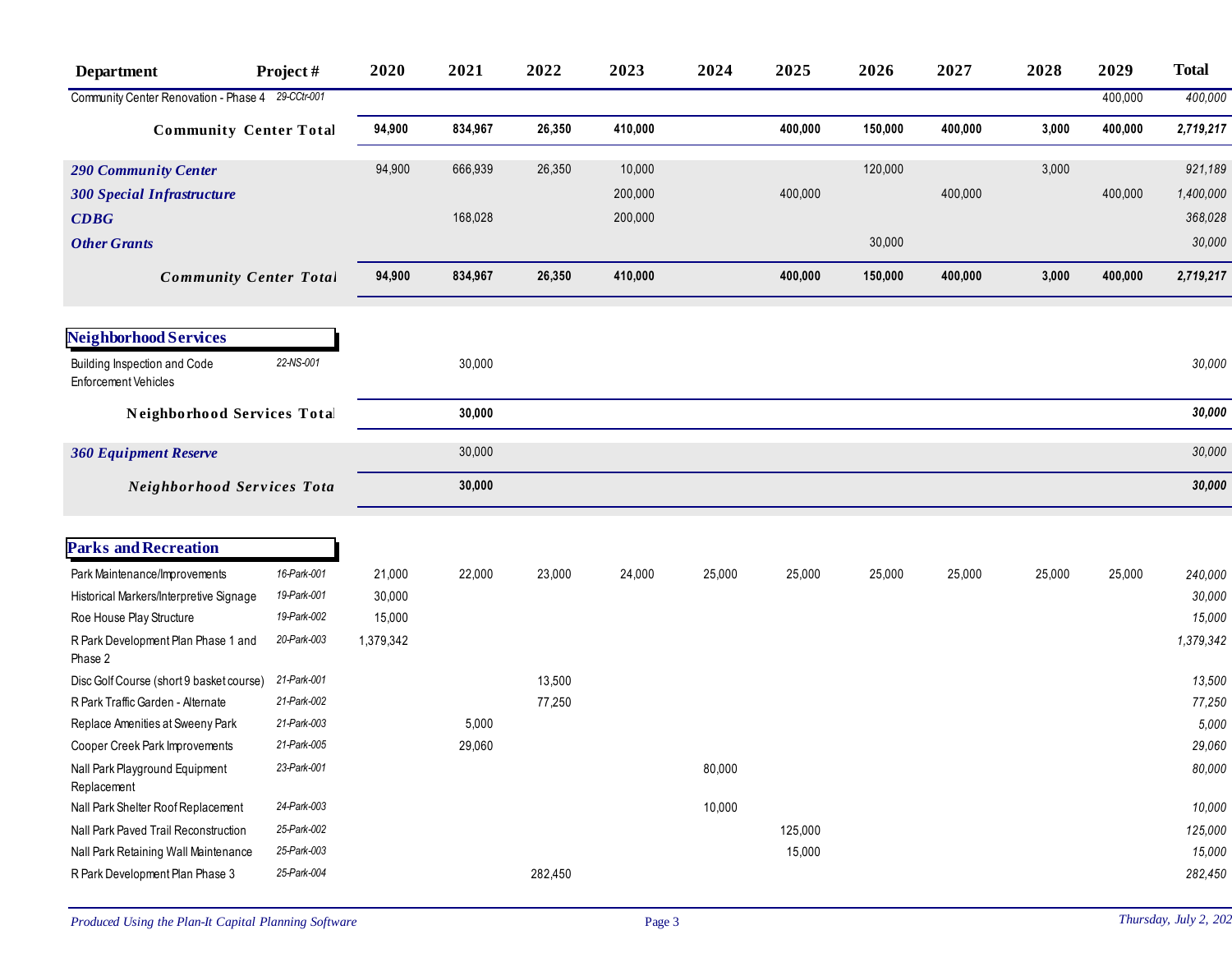| <b>Department</b>                                | Project#                 | 2020      | 2021    | 2022    | 2023   | 2024    | 2025    | 2026   | 2027    | 2028           | 2029   | <b>Total</b>     |
|--------------------------------------------------|--------------------------|-----------|---------|---------|--------|---------|---------|--------|---------|----------------|--------|------------------|
| Granada Park Playground Equipment<br>Replacement | 27-Park-001              |           |         |         |        |         |         |        | 80,000  |                |        | 80,000           |
| Parks and Recreation Total                       |                          | 1,445,342 | 56,060  | 396,200 | 24,000 | 115,000 | 165,000 | 25,000 | 105,000 | 25,000         | 25,000 | 2,381,602        |
| <b>300 Special Infrastructure</b>                |                          | 915,342   | 56,060  | 396,200 | 24,000 | 115,000 | 165,000 | 25,000 | 25,000  | 25,000         | 25,000 | 1,771,602        |
| <b>360 Equipment Reserve</b>                     |                          | 30,000    |         |         |        |         |         |        | 80,000  |                |        | 110,000          |
| <b>Bonds</b>                                     |                          | 450,000   |         |         |        |         |         |        |         |                |        | 450,000          |
| <b>Other Sources</b>                             |                          | 50,000    |         |         |        |         |         |        |         |                |        | 50,000           |
| <b>Parks and Recreation Total</b>                |                          | 1,445,342 | 56,060  | 396,200 | 24,000 | 115,000 | 165,000 | 25,000 | 105,000 | 25,000         | 25,000 | 2,381,602        |
|                                                  |                          |           |         |         |        |         |         |        |         |                |        |                  |
| <b>Police Department</b>                         |                          |           |         |         |        |         |         |        |         |                |        |                  |
| Body Cameras                                     | 16-Pol-004<br>16-Pol-006 | 1,000     | 1,000   | 1,000   | 1,000  | 1,000   | 1,000   | 1,000  | 1,000   | 1,000          | 1,000  | 10,000           |
| Guns<br>Radar                                    | 16-Pol-007               | 5,000     |         | 5,000   | 5,000  | 5,000   |         | 5,000  |         | 5,000<br>5,000 |        | 10,000<br>25,000 |
| AED Replacement                                  | 18-Pol-001               |           |         |         | 8,500  |         |         |        |         | 9,000          |        | 17,500           |
| Police IT Equipment/Computers                    | 18-Pol-003               | 6,242     | 6,367   | 6,495   | 6,624  | 6,757   | 6,900   | 7,100  | 7,300   | 7,500          | 7,650  | 68,935           |
| Police Radio Replacement                         | 18-Pol-004               |           | 100,000 |         |        |         |         |        |         |                |        | 100,000          |
| Police In-Car Computers                          | 19-Pol-001               | 12,000    |         | 8,000   |        | 4,000   | 8,000   | 8,000  | 8,000   |                |        | 48,000           |
| <b>Tasers</b>                                    | 19-Pol-002               |           |         |         |        | 7,200   |         |        |         |                | 7,400  | 14,600           |
| Vehicle Emergency Equipment                      | 19-Pol-003               |           |         | 8,000   |        | 8,000   | 8,000   | 8,000  |         |                |        | 32,000           |
| Police Bicycles                                  | 19-Pol-006               | 4,000     |         |         |        |         |         |        |         |                |        | 4,000            |
| Police: Ford Fusion - Travel - Special use.      | 22-Pol-001               |           |         |         |        | 26,000  |         |        |         |                |        | 26,000           |
| Police Detective Vehicle - Ford Taurus           | 22-Pol-002               |           |         |         |        | 26,000  |         |        |         |                |        | 26,000           |
| Police In-Car Video                              | 22-Pol-003               |           |         | 25,000  |        |         |         |        | 26,000  |                |        | 51,000           |
| Police Vehicle: Ford Explorer with<br>Equipment  | 23-Pol-004               |           |         | 38,000  |        | 38,000  | 76,000  | 38,000 |         |                |        | 190,000          |
| Police Vehicle: Dodge Pickup with<br>Equipment   | 24-Pol-001               |           |         | 35,500  |        |         |         |        |         |                |        | 35,500           |
| Ford Escape - Chief Vehicle                      | 26-Pol-001               |           |         |         |        |         |         | 25,000 |         |                |        | 25,000           |
| <b>Police Department Total</b>                   |                          | 28,242    | 107,367 | 126,995 | 21,124 | 121,957 | 99,900  | 92,100 | 42,300  | 27,500         | 16,050 | 683,535          |
| <b>360 Equipment Reserve</b>                     |                          | 28,242    | 107,367 | 126,995 | 21,124 | 121,957 | 99,900  | 92,100 | 42,300  | 27,500         | 16,050 | 683,535          |
| <b>Police Department Total</b>                   |                          | 28,242    | 107,367 | 126,995 | 21,124 | 121,957 | 99,900  | 92,100 | 42,300  | 27,500         | 16,050 | 683,535          |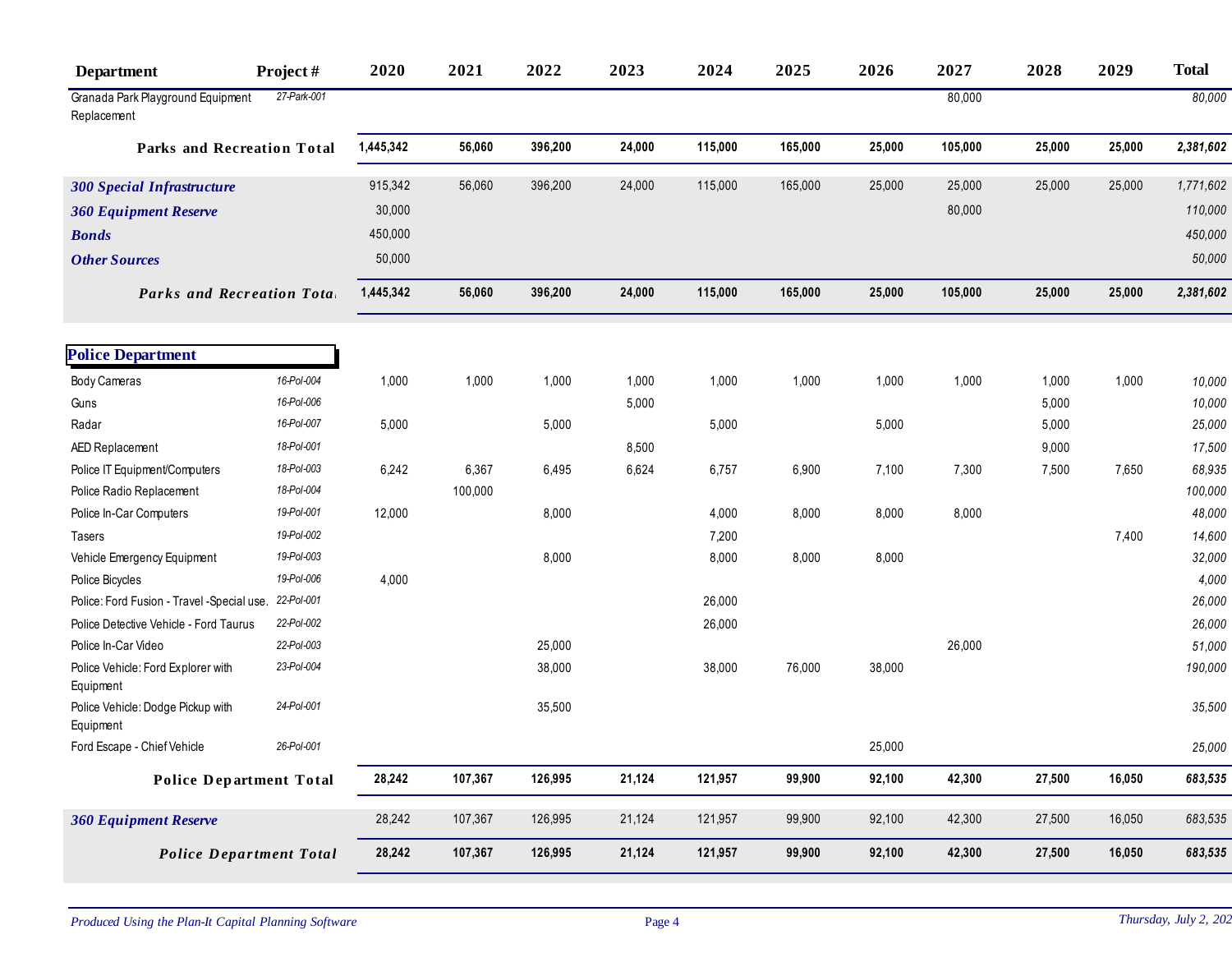| <b>Department</b>                                           | Project#  | 2020      | 2021      | 2022    | 2023    | 2024    | 2025    | 2026    | 2027    | 2028    | 2029    | <b>Total</b> |
|-------------------------------------------------------------|-----------|-----------|-----------|---------|---------|---------|---------|---------|---------|---------|---------|--------------|
| <b>Public Works</b>                                         |           |           |           |         |         |         |         |         |         |         |         |              |
| In-House and Contract Street<br>Maintenance                 | 16-PW-013 | 160,000   | 161,000   | 162,000 | 163,000 | 164,000 | 165,000 | 166,000 | 167,000 | 168,000 | 169,000 | 1,645,000    |
| Contracted Street Maintenance                               | 16-PW-014 | 210,000   | 211,000   | 212,000 | 213,000 | 214,000 | 215,000 | 216,000 | 217,000 | 218,000 | 219,000 | 2,145,000    |
| #201 - 2010 Elgin Street Sweeper                            | 16-PW-022 |           |           |         |         |         |         | 230,000 |         |         |         | 230,000      |
| #103 - 2012 F350 Pickup Replacement                         | 16-PW-025 |           |           |         |         | 35,000  |         |         |         |         |         | 35,000       |
| #102 - F750 Dump Trucks W/Equip                             | 16-PW-027 |           |           |         |         |         |         | 135,000 |         |         |         | 135,000      |
| Wayfinding Signs for RP (3 yr program)                      | 17-PW-001 | 12,500    | 10,000    |         |         |         |         |         |         |         |         | 22,500       |
| Stormwater: Network<br>Inspection/Condition Rating          | 17-PW-002 |           | 20,000    |         |         |         |         |         |         |         |         | 20,000       |
| #101 - F750 Dump Truck w/ Equip                             | 17-PW-003 |           |           |         |         |         |         | 135,000 |         |         |         | 135,000      |
| #105 - 2008 Chevy HD 2500 -<br>Replacement                  | 17-PW-019 |           |           |         |         |         |         |         |         |         | 40,000  | 40,000       |
| #416 - Asphalt Float Attachment                             | 18-PW-002 |           |           |         |         |         |         |         |         | 22,000  |         | 22,000       |
| #104 - 2014 F250 Pickup Truck -<br>Replacement              | 18-PW-010 |           |           |         |         |         |         | 35,000  |         |         |         | 35,000       |
| Residential Streets Reconstruction                          | 19-PW-001 |           |           |         |         | 100,000 | 700,000 | 100,000 | 700,000 |         |         | 1,600,000    |
| 2020 Stormwater Maintenance - 57th &<br>Roeland Dr          | 20-PW-007 | 220,000   |           |         |         |         |         |         |         |         |         | 220,000      |
| 2020 Roe Blvd (County Line to Johnson<br>Drive)             | 20-PW-011 | 8,021,500 |           |         |         |         |         |         |         |         |         | 8,021,500    |
| Pavement Evaluation of Street Network                       | 20-PW-020 |           | 10,000    |         |         | 10,000  |         |         | 15,000  |         |         | 35,000       |
| Annual Sidewalk Repair & Replacement                        | 21-PW-001 | 25,000    | 25,000    | 25,000  | 25,000  | 25,000  | 25,000  | 25,000  | 25,000  | 25,000  | 25,000  | 250,000      |
| Annual Sidewalk Extension Project                           | 21-PW-002 |           | 100,000   |         | 100,000 |         | 100,000 |         | 100,000 |         | 100,000 | 500,000      |
| #106 - 2007 F350 OneTon Flatbed<br><b>Truck Replacement</b> | 21-PW-003 |           | 45,000    |         |         |         |         |         |         |         |         | 45,000       |
| #413 - 2007 Western Snow Plow                               | 21-PW-004 |           | 8,000     |         |         |         |         |         |         |         |         | 8,000        |
| #409 - Vbox Spreader Replacement                            | 21-PW-005 |           | 8,000     |         |         |         |         |         |         |         |         | 8,000        |
| 2021 Residential Street Reconstruction-<br>Reinhardt        | 21-PW-006 | 112,038   | 1,017,674 |         |         |         |         |         |         |         |         | 1,129,712    |
| Street Light Replacement                                    | 21-PW-007 |           | 25,000    | 25,000  | 25,000  | 25,000  | 25,000  | 25,000  | 25,000  | 25,000  | 25,000  | 225,000      |
| 2021 CARS - Roe Blvd Mil/Overlay N. of<br>48th St.          | 21-PW-008 |           | 580,000   |         |         |         |         |         |         |         |         | 580,000      |
| Marquee Signs for Roe Boulevard near<br>56th Street         | 21-PW-009 |           | 50,000    |         |         |         |         |         |         |         |         | 50,000       |
| Water Pipe Extension at The Rocks                           | 21-PW-010 |           | 135,000   |         |         |         |         |         |         |         |         | 135,000      |
| Artistic Staircase from Roe Ln. to Bus<br>District          | 21-PW-10  |           | 11,000    | 128,378 |         |         |         |         |         |         |         | 139,378      |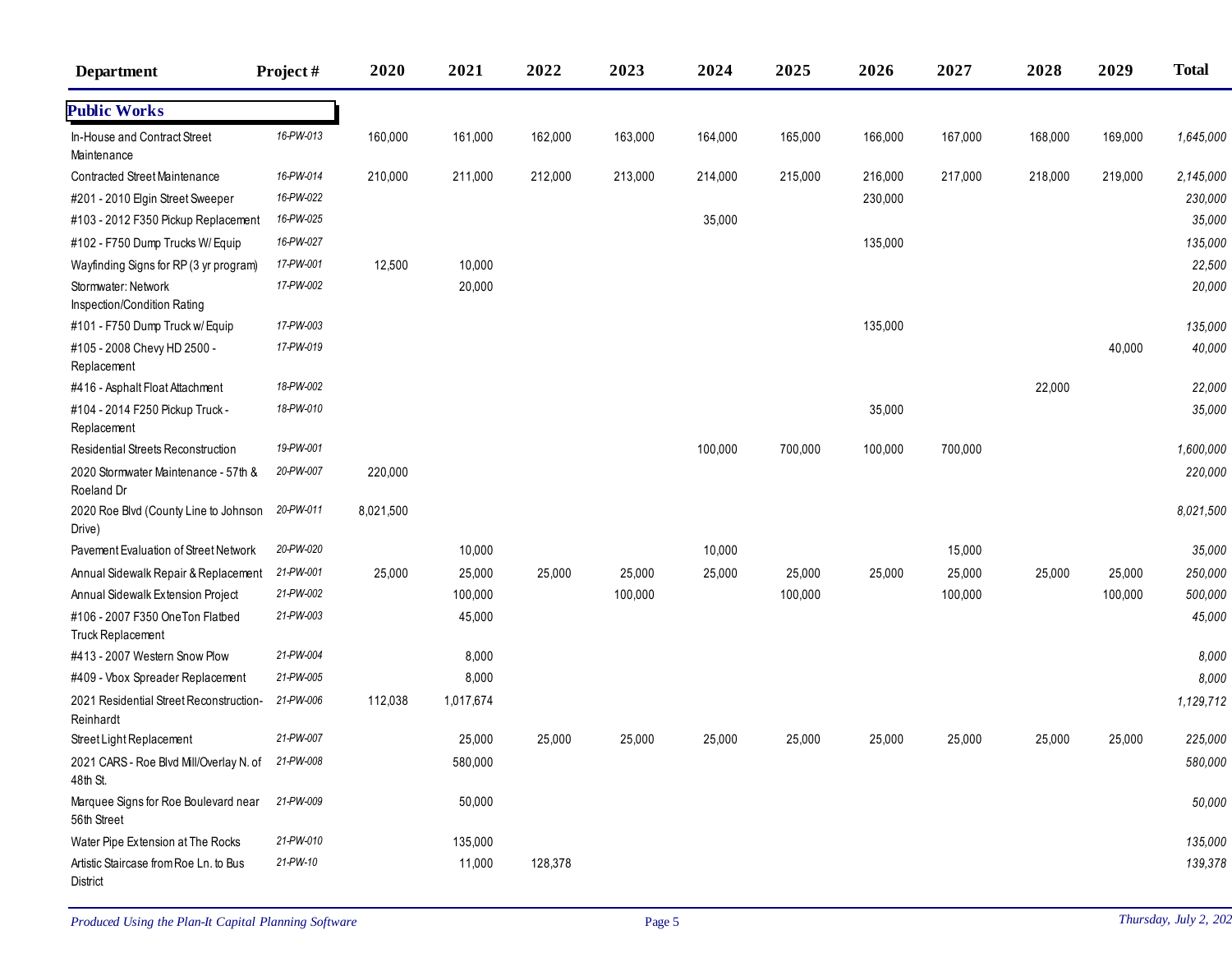| <b>Department</b>                                         | Project#                  | 2020      | 2021      | 2022    | 2023      | 2024      | 2025      | 2026      | 2027      | 2028    | 2029      | <b>Total</b> |
|-----------------------------------------------------------|---------------------------|-----------|-----------|---------|-----------|-----------|-----------|-----------|-----------|---------|-----------|--------------|
| 2022 CARS Johnson Drive Roe west to<br><b>City Limits</b> | 22-PW-001                 |           | 4,500     | 43,800  |           |           |           |           |           |         |           | 48,300       |
| 2022 CARS - 53rd: Mission to Reinhardt                    | 22-PW-003                 |           | 12,500    | 39,000  |           |           |           |           |           |         |           | 51,500       |
| 2023 CARS - 55th St, between SMPKWY<br>& Roe Blvd         | 23-PW-003                 |           |           | 18,000  | 67,573    |           |           |           |           |         |           | 85,573       |
| #203 - 2003 Skidsteer Case 85XT                           | 23-PW-005                 |           |           |         | 55,000    |           |           |           |           |         |           | 55,000       |
| #301 - 2013 Grasshopper Mower                             | 23-PW-006                 |           |           |         | 15,000    |           |           |           |           |         |           | 15,000       |
| 2023 CARS: Elledge between Roe Ln &<br>47th Street        | 23-PW-008                 |           |           | 140,000 | 1,243,820 |           |           |           |           |         |           | 1,383,820    |
| #417 - 2002 Coleman Tiller Attachment                     | 23-PW-009                 |           |           |         | 5,000     |           |           |           |           |         |           | 5,000        |
| #418 - 2003 Grapple Bucket Attachment                     | 23-PW-010                 |           | 3,000     |         |           |           |           |           |           |         |           | 3,000        |
| #420 - 2017 Fertilizer Spray Trailer 7'                   | 23-PW-013                 |           |           |         |           |           |           |           | 1,000     |         |           | 1,000        |
| 2023 Residential Street Recon -<br>Canterbury Street      | 23-PW-015                 |           |           | 100,000 | 895,186   |           |           |           |           |         |           | 995,186      |
| #401 - 2016 Conegtec Cold Planer<br>Replacement           | 23-PW-017                 |           |           |         |           |           |           | 11,000    |           |         |           | 11,000       |
| #410 - 2012 Boss Plow - Replacement                       | 24-PW-001                 |           |           |         |           | 8,000     |           |           |           |         |           | 8,000        |
| Storm Pipe Repair Under Roe                               | 24-PW-002                 |           |           |         |           | 250,000   |           |           |           |         |           | 250,000      |
| 2024 CARS - Mission Rd. (47th St. to<br>53rd St.)         | 24-PW-004                 |           |           |         | 18,986    | 205,049   |           |           |           |         |           | 224,035      |
| 2024 CARS - Nall Ave. (51st to 58th)                      | 24-PW-009                 |           |           |         | 28,000    | 918,000   |           |           |           |         |           | 946,000      |
| 2025 CARS - 53rd, BV to Reinhardt &<br>SMP to 53rd        | 25-PW001                  |           |           |         |           | 12,000    | 57,590    |           |           |         |           | 69,590       |
| #415 - Kauffman Trailer                                   | 25-PW-001                 |           |           |         |           |           | 6,500     |           |           |         |           | 6,500        |
| #107 - 2016 F350 One-ton Replacement                      | 26-PW-002                 |           |           |         |           |           |           |           |           | 45,000  |           | 45,000       |
| Residential Reconstruction: Granda<br>Street              | 29-PW-001                 |           |           |         |           |           |           |           |           | 100,000 | 700,000   | 800,000      |
|                                                           | <b>Public Works Total</b> | 8.761.038 | 2.436.674 | 893.178 | 2.854.565 | 1.966.049 | 1.294.090 | 1.078.000 | 1.250.000 | 603.000 | 1.278.000 | 22.414.594   |

| <b>Public Works Total</b>         | 8,761,038 | 2.436.674 | 893,178 | 2,854,565 | 1,966,049 | 1,294,090 | 1.078.000 | 1.250.000 | 603,000 | 1.278.000 | 22,414,594 |
|-----------------------------------|-----------|-----------|---------|-----------|-----------|-----------|-----------|-----------|---------|-----------|------------|
| <b>106 Public Works</b>           | 210,000   | 211,000   | 212,000 | 213,000   | 214,000   | 215,000   | 216,000   | 217,000   | 218,000 | 219,000   | 2,145,000  |
| 270 Sp. Streets                   | 137,038   | 1,184,674 | 390,800 | 1,781,655 | 711,262   | 907,590   | 150,000   | 850,000   | 150,000 | 850,000   | 7,113,019  |
| <b>300 Special Infrastructure</b> | 380,000   | 207,000   | 290,378 | 163,000   | 174,000   | 165,000   | 166,000   | 182,000   | 168,000 | 169,000   | 2,064,378  |
| <b>360 Equipment Reserve</b>      | 12,500    | 74,000    |         | 75,000    | 43,000    | 6,500     | 546,000   | 1,000     | 67,000  | 40,000    | 865,000    |
| 370 TIF 1                         | 1.740.000 | 332,500   |         |           | 125,000   |           |           |           |         |           | 2,197,500  |
| $510$ TIF 3 - caves               |           | 135,000   |         |           |           |           |           |           |         |           | 135,000    |
| <b>CARS</b>                       | 1,619,000 | 282,500   |         | 621,910   | 522,525   |           |           |           |         |           | 3,045,935  |
| <b>Other Sources</b>              |           | 10,000    |         |           | 125,000   |           |           |           |         |           | 135,000    |
|                                   |           |           |         |           |           |           |           |           |         |           |            |